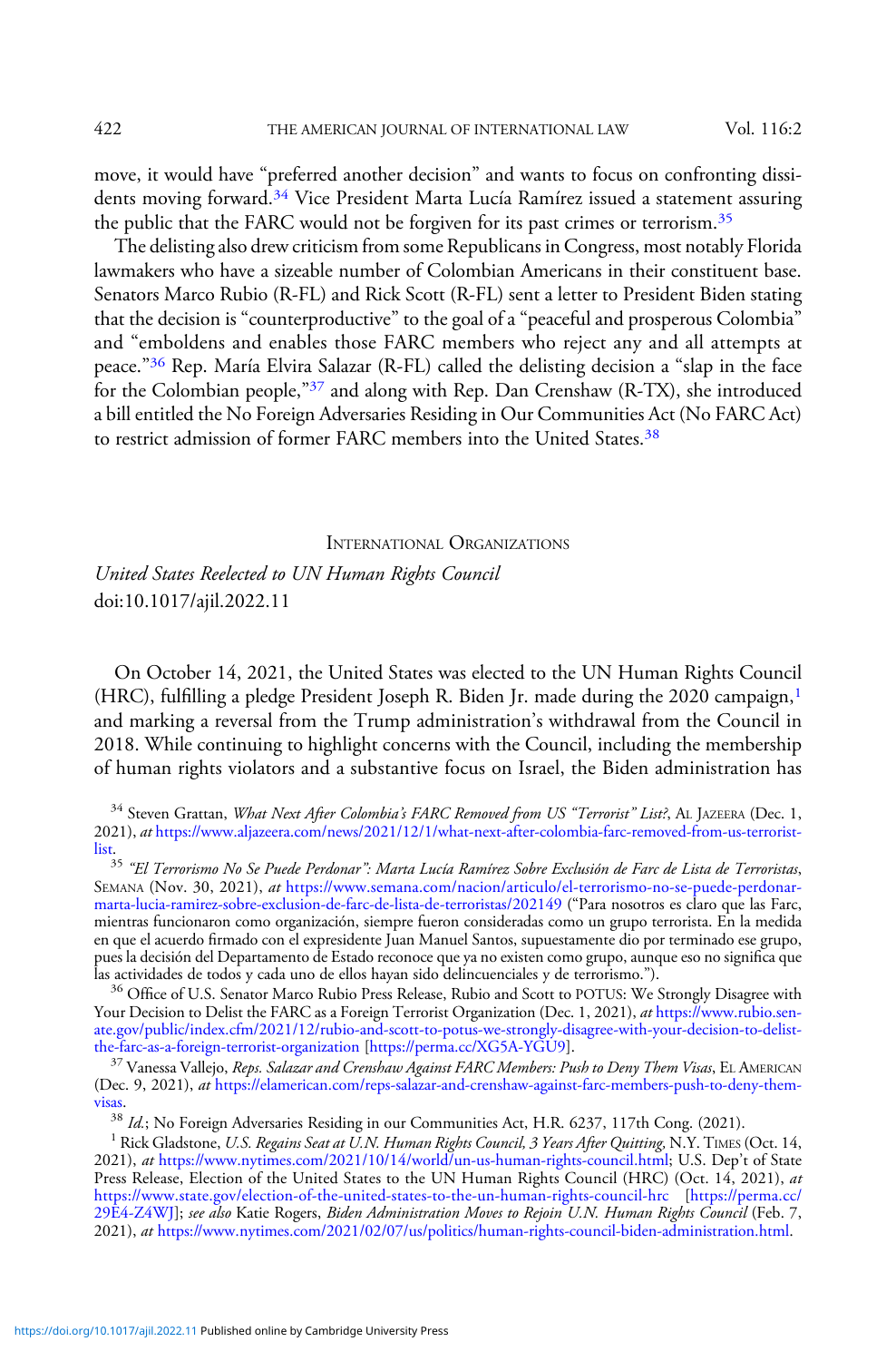emphasized that the Council plays a role in protecting human rights and provides an important forum for discussion.

U.S. policy toward the HRC has shifted several times. When the UN General Assembly established the Human Rights Council in  $2006<sup>2</sup>$  the Bush administration voted against the Council's creation and did not run for a seat.<sup>3</sup> However, when the Obama administration took office, the United States sought and was elected to a seat in May 2009.<sup>4</sup> Throughout the Obama administration, the United States actively participated in the Council's work, particularly in advocacy for LGBTQ rights.<sup>5</sup> After President Trump took office, U.S. officials signaled skepticism about the Council, calling for keeping countries that engage in human rights abuses off the Council and for removing an agenda item focused on Israel.<sup>6</sup> On June 19, 2018—one day after the UN High Commissioner for Human Rights criticized the Trump administration's policy of forcibly separating undocumented families at the U.S. border—the United States announced its withdrawal from the Council.<sup>7</sup> As part of President Biden's efforts to reengage with international institutions from which the Trump administration had withdrawn, Secretary of State Antony Blinken announced in February 2021 that the United States would seek election to the Human Rights Council later in the year and in the meantime would engage with the Council as an observer, seeking to improve the Council from within.<sup>8</sup>

The Biden administration demonstrated its commitment to engagement with the Council over the summer of 2021. The UN High Commissioner for Human Rights filed with the Council a report, focusing in part on the United States, on "Promotion and Protection of the Human Rights and Fundamental Freedoms of Africans and of People of African Descent Against Excessive Use of Force and Other Human Rights Violations by Law Enforcement Officers."<sup>9</sup> The HRC responded by establishing a three-member body of experts on law enforcement and human rights with a "three-year mandate to investigate the root causes and effects of systemic racism in policing, including the legacies of slavery and colonialism, and to make recommendations for change."<sup>10</sup> The same day, Blinken issued a statement announcing:

<sup>2</sup> LUISA BLANCHFIELD & MICHAEL A. WEBER, CONG. RES. SERV., RL33608, THE UNITED NATIONS HUMAN RIGHTS COUNCIL: BACKGROUND AND POLICY ISSUES 1 (2021), *available at* [https://sgp.fas.org/crs/row/RL33608.pdf.](https://sgp.fas.org/crs/row/RL33608.pdf) <sup>3</sup> Jean Galbraith, Contemporary Practice of the United States, 112 AJIL 745, 746 (2018).

<sup>4</sup> UN Gen. Assembly Press Release, United States Elected to Human Rights Council for First Time, with Belgium, Hungary, Kyrgyzstan, Norway as 18 Seats Filled in Single Round of Voting, UN Doc. GA/10826<br>(May 12, 2009), *at* https://www.un.org/press/en/2009/ga10826.doc.htm.

 $^5$  See, e.g., White House Press Release, Fact Sheet: Obama Administration Leadership on International Human Rights (Dec. 4, 2013), at [https://obamawhitehouse.archives.gov/the-press-of](https://obamawhitehouse.archives.gov/the-press-office/2013/12/04/fact-sheet-obama-administration-leadership-international-human-rights)fice/2013/12/04/fact-sheet-obama[administration-leadership-international-ahuman-rights](https://obamawhitehouse.archives.gov/the-press-office/2013/12/04/fact-sheet-obama-administration-leadership-international-human-rights) [[https://perma.cc/44VV-AMDF\]](https://perma.cc/44VV-AMDF); White House Press Release, Fact Sheet: Promoting and Protecting the Human Rights of LGBT Persons (June 19, 2016), at [https:/](https://obamawhitehouse.archives.gov/the-press-office/2016/06/29/fact-sheet-promoting-and-protecting-human-rights-lgbt-persons)/obamawhitehouse.archives.gov/the-press-offi[ce/2016/06/29/fact-sheet-promoting-and-protecting-](https://obamawhitehouse.archives.gov/the-press-office/2016/06/29/fact-sheet-promoting-and-protecting-human-rights-lgbt-persons)

<sup>6</sup> Galbraith, *supra* note 3, *at* 746–47.<br>
<sup>7</sup> Id. *at* 747–49.<br>
<sup>8</sup> Kristen E. Eichensehr, Contemporary Practice of the United States, 115 AJIL 310, 326–27 (2021).<br>
<sup>9</sup> Rep. of the UN High Comm'r for Hum. Rts., UN Doc.

[en/A/HRC/47/53](https://undocs.org/en/A/HRC/47/53); see also Rep. of the Hum. Rts. Council, UN Doc. A/HRC/47/CRP.1 (June 28, 2021), avail-<br>able at https://www.ohchr.org/Documents/Issues/Racism/A\_HRC\_47\_CRP\_1.pdf.

 $^{10}$  Nick Cumming-Bruce, U.N. to Form Panel to Investigate Systemic Racism in Policing, N.Y. TIMES (July 13, 2021), at [https://www.nytimes.com/2021/07/13/world/united-nations-panel-human-rights-council-racism.html;](https://www.nytimes.com/2021/07/13/world/united-nations-panel-human-rights-council-racism.html)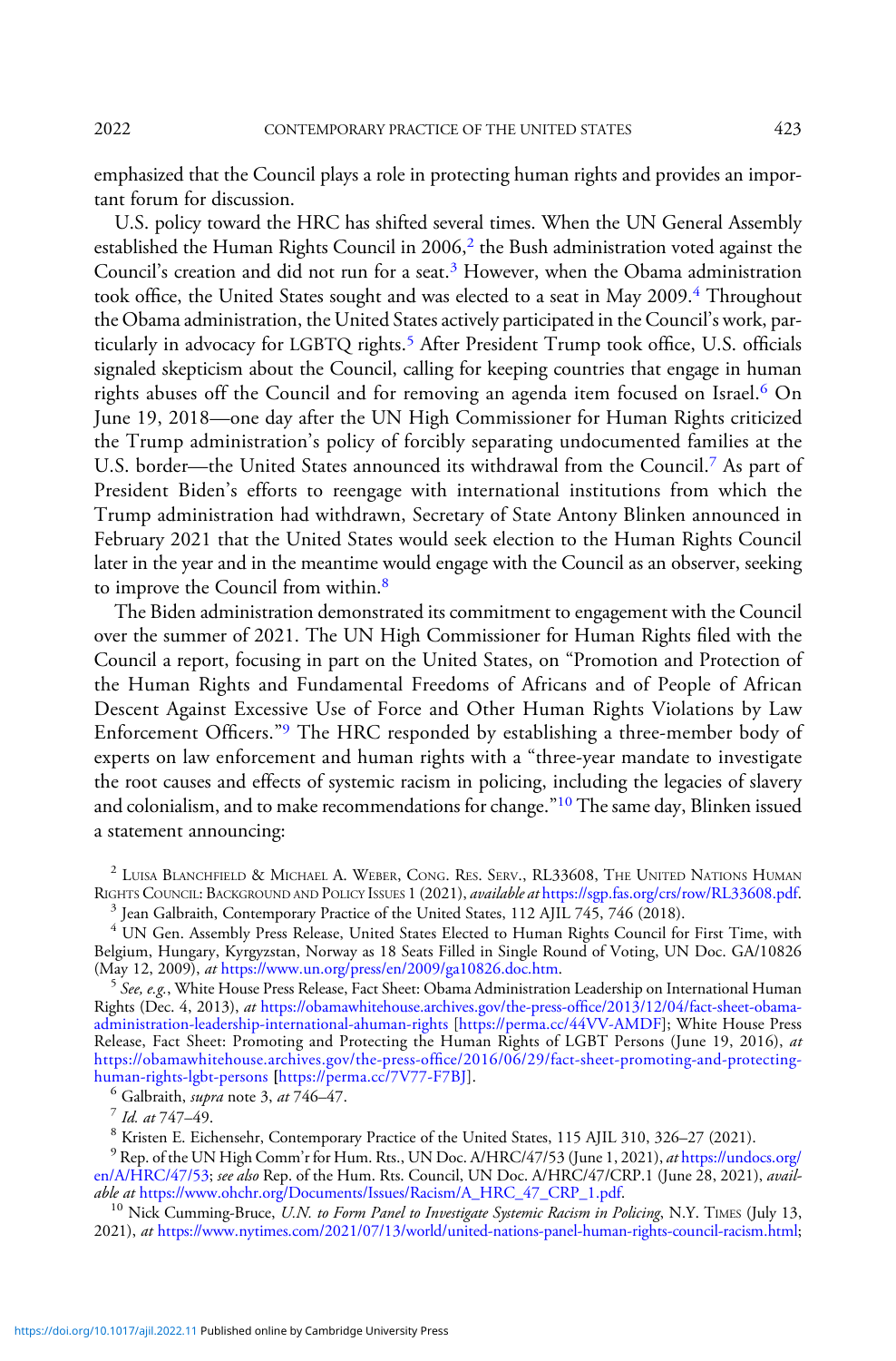The United States intends to issue a formal, standing invitation to all UN experts who report and advise on thematic human rights issues. As a first step, we have reached out to offer an official visit by the UN Special Rapporteur on contemporary forms of racism and the UN Special Rapporteur on minority issues. I also welcome the UN Human Rights Council's adoption today in Geneva of a resolution to address systemic racism against Africans and people of African descent in the context of law enforcement. I look forward to engaging with the new mechanism to advance racial justice and equity.

Responsible nations must not shrink from scrutiny of their human rights record; rather, they should acknowledge it with the intent to improve.<sup>11</sup>

On October 14, the United States was reelected to the HRC for a term beginning January 1, 2022, receiving 168 votes in the UN General Assembly.<sup>12</sup> The Council's forty-seven seats are allocated by geographic region, and membership requires a majority vote by secret ballot in the UN General Assembly, with elected states serving a three-year term.<sup>13</sup> Along with the United States, the countries elected to the Council in the most recent election are Argentina, Benin, Cameroon, Eritrea, Finland, The Gambia, Honduras, India, Kazakhstan, Lithuania, Luxembourg, Malaysia, Montenegro, Paraguay, Qatar, Somalia, and the United Arab Emirates.<sup>14</sup> They will join twenty-nine existing members states, including China and Russia.<sup>15</sup>

After the election, Biden noted that he "look[s] forward to the United States once more being a constructive voice that works to help push the Human Rights Council to live up to its mandate and to protect the values we hold dear for all people."<sup>16</sup> Blinken "thank[ed] the UN Member States for affording the United States the opportunity to serve again on the" Council, while noting both the Council's important role and ongoing U.S. concerns with the body:

The Council plays a meaningful role in protecting human rights and fundamental freedoms by documenting atrocities in order to hold wrongdoers accountable. It focuses attention on emergencies and unfolding human rights crises, ensuring that those who are voiceless have a place to be heard. The Council provides a forum where we can have open discussions about ways we and our partners can improve. At the same time,

see also Off. of the UN High Comm'r for Hum. Rts. Press Release, Human Rights Council Concludes Forty-Seventh Regular Session After Adopting 25 Resolutions and 2 Decisions (July 14, 2021), at [https://www.ohchr.org/en/](https://www.ohchr.org/en/NewsEvents/Pages/DisplayNews.aspx?NewsID=27310&LangID=E)<br>NewsEvents/Pages/DisplayNews.aspx?NewsID=27310&LangID=E [https://perma.cc/7A76-KK96].

 $^{11}$  U.S. Dep't of State Press Release, U.S. Leadership on Human Rights and [E](https://www.ohchr.org/en/NewsEvents/Pages/DisplayNews.aspx?NewsID=27310&LangID=E)nding Systemic Racism (July 13, 2021), at <https://www.state.gov/u-s-leadership-on-human-rights-and-ending-systemic-racism> [\[https://perma.cc/](https://perma.cc/FDR3-FGFP)

 $^{12}$  Tess McEvoy, HRC: Results Show Need for Competition in Human Rights Council Elections, INT'L SERV. HUM. RTS. (Oct. 14, 2021), at https://ishr.ch/latest-updates/hrc-results-show-need-for-competition-in-human-rights-council-elections [https://perma.cc/LN9C-X9NP].

<sup>13</sup> GA Res. 60/251, para. 7 (Apr. 3, 2006). <sup>14</sup> United Nations, Election of the Human Rights Council (14, October 2021), *at* [https://www.un.org/en/ga/](https://www.un.org/en/ga/76/meetings/elections/hrc.shtml)<br>76/meetings/elections/hrc.shtml.

 $^{15}$  *Id.*  $^{16}$  White House Press Release, Statement by President Joseph R. Biden, Jr. on the United States Election to the Human Rights Council (HRC) (Oct. 14, 2021), at [https://www.whitehouse.gov/brie](https://www.whitehouse.gov/briefing-room/statements-releases/2021/10/14/statement-by-president-joseph-r-biden-jr-on-the-united-states-election-to-the-human-rights-council-hrc/)fing-room/statements[releases/2021/10/14/statement-by-president-joseph-r-biden-jr-on-the-united-states-election-to-the-human](https://www.whitehouse.gov/briefing-room/statements-releases/2021/10/14/statement-by-president-joseph-r-biden-jr-on-the-united-states-election-to-the-human-rights-council-hrc/)[rights-council-hrc](https://www.whitehouse.gov/briefing-room/statements-releases/2021/10/14/statement-by-president-joseph-r-biden-jr-on-the-united-states-election-to-the-human-rights-council-hrc/) [\[https://perma.cc/9B3K-7RCC](https://perma.cc/9B3K-7RCC)].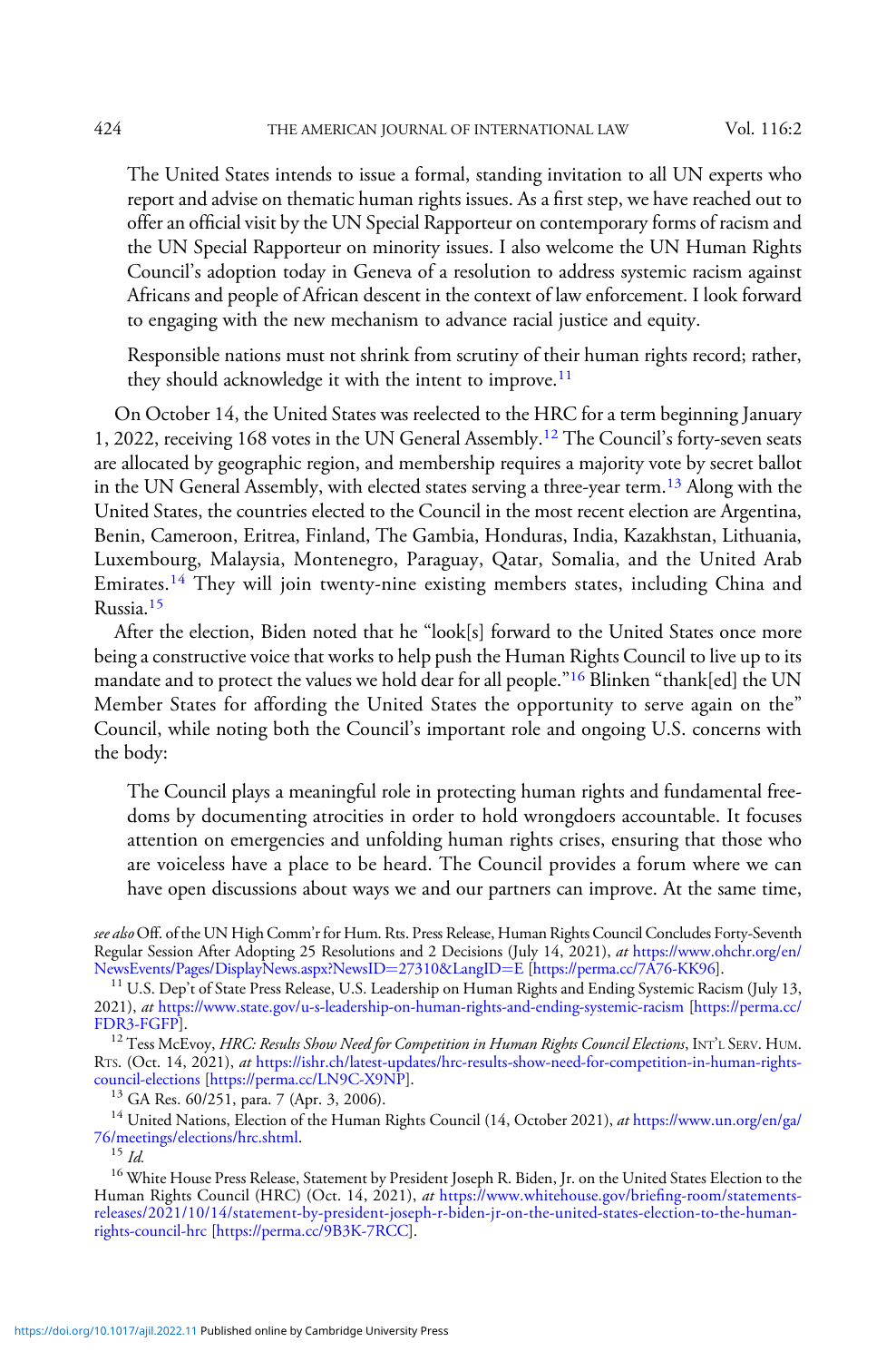it also suffers from serious flaws, including disproportionate attention on Israel and the membership of several states with egregious human rights records. Together, we must push back against attempts to subvert the ideals upon which the Human Rights Council was founded, including that each person is endowed with human rights and that states are obliged to protect those rights.<sup>17</sup>

U.S. Ambassador to the United Nations Linda Thomas-Greenfield provided more details on the U.S. goals for the Council, explaining:

Our initial efforts as full members in the Council will focus on what we can accomplish in situations of dire need, such as in Afghanistan, Burma, China, Ethiopia, Syria, and Yemen. More broadly, we will promote respect for fundamental freedoms and women's rights, and oppose religious intolerance, racial and ethnic injustices, and violence and discrimination against members of minority groups, including LGBTQI+ persons and persons with disabilities. And we will oppose the Council's disproportionate attention on Israel, which includes the Council's only standing agenda item targeting a single country.

Finally, we will press against the election of countries with egregious human rights records and encourage those committed to promoting and protecting human rights both in their own countries and abroad to seek membership. We hold others to our own standard: while we may sometimes fall short of our own ideals, we must constantly strive to be as inclusive, rights respecting, and free as possible.<sup>18</sup>

The most recent election cycle prompted some criticism. Senate Foreign Relations Committee Ranking Member Sen. Jim Risch (R-ID) called the election "a sham," because every newly elected member ran unopposed, and he further noted that "[t]he United States should not be lending its legitimacy to a body that includes perpetrators of human rights abuses like China, Venezuela, and Cuba."<sup>19</sup> These criticisms echo complaints from nongovernmental organizations. Human Rights Watch, for example, argued that "[a] noncompetitive United Nations election for Human Rights Council members virtually guarantees seats for candidate countries with abysmal rights records," and urged countries to deny states with problematic human rights records the requisite majority General Assembly vote required for HRC membership.<sup>20</sup>

The Biden administration nominated Michèle Taylor to serve as ambassador to HRC on October 21, 2021,<sup>21</sup> and the Senate confirmed her in a voice vote on February 17,

<sup>20</sup> Human Rts. Watch, *UN: Noncompetitive Rights Council Election Aids Abusers* (Oct. 12, 2021), *at [https://](https://www.hrw.org/news/2021/10/12/un-noncompetitive-rights-council-election-aids-abusers)*<br>www.hrw.org/news/2021/10/12/un-noncompetitive-rights-council-election-aids-abusers.

<sup>21</sup> White House Press Release, President Biden Announces Key Nominations (Oct. 21, 2021), at [https://www.](https://www.whitehouse.gov/briefing-room/statements-releases/2021/10/21/president-biden-announces-key-nominations-7/) whitehouse.gov/briefi[ng-room/statements-releases/2021/10/21/president-biden-announces-key-nominations-7](https://www.whitehouse.gov/briefing-room/statements-releases/2021/10/21/president-biden-announces-key-nominations-7/) [<https://perma.cc/T2S2-YV3E>].

<sup>&</sup>lt;sup>17</sup> U.S. Dep't of State Press Release, *supra* note 1.<br><sup>18</sup> U.S. Mission to the UN Press Release, Statement by Ambassador Linda Thomas-Greenfield on the Election of the United States to the Human Rights Council (Oct. 14, 2021), at [https://usun.usmission.gov/statement-by](https://usun.usmission.gov/statement-by-ambassador-linda-thomas-greenfield%E2%80%AFon-the-election-of-the-united-states-to-the-human-rights-council/)ambassador-linda-thomas-greenfi[eld%E2%80%AFon-the-election-of-the-united-states-to-the-human-rights-](https://usun.usmission.gov/statement-by-ambassador-linda-thomas-greenfield%E2%80%AFon-the-election-of-the-united-states-to-the-human-rights-council/)

 $19$  U.S. Senate Comm. on Foreign Rel. Press Release, Risch: Rejoining the UNHRC Is a Disgrace (Oct. 14, 2021), at <https://www.foreign.senate.gov/press/ranking/release/risch-rejoining-the-unhrc-is-a-disgrace> [\[https://](https://perma.cc/E48G-GDBH)